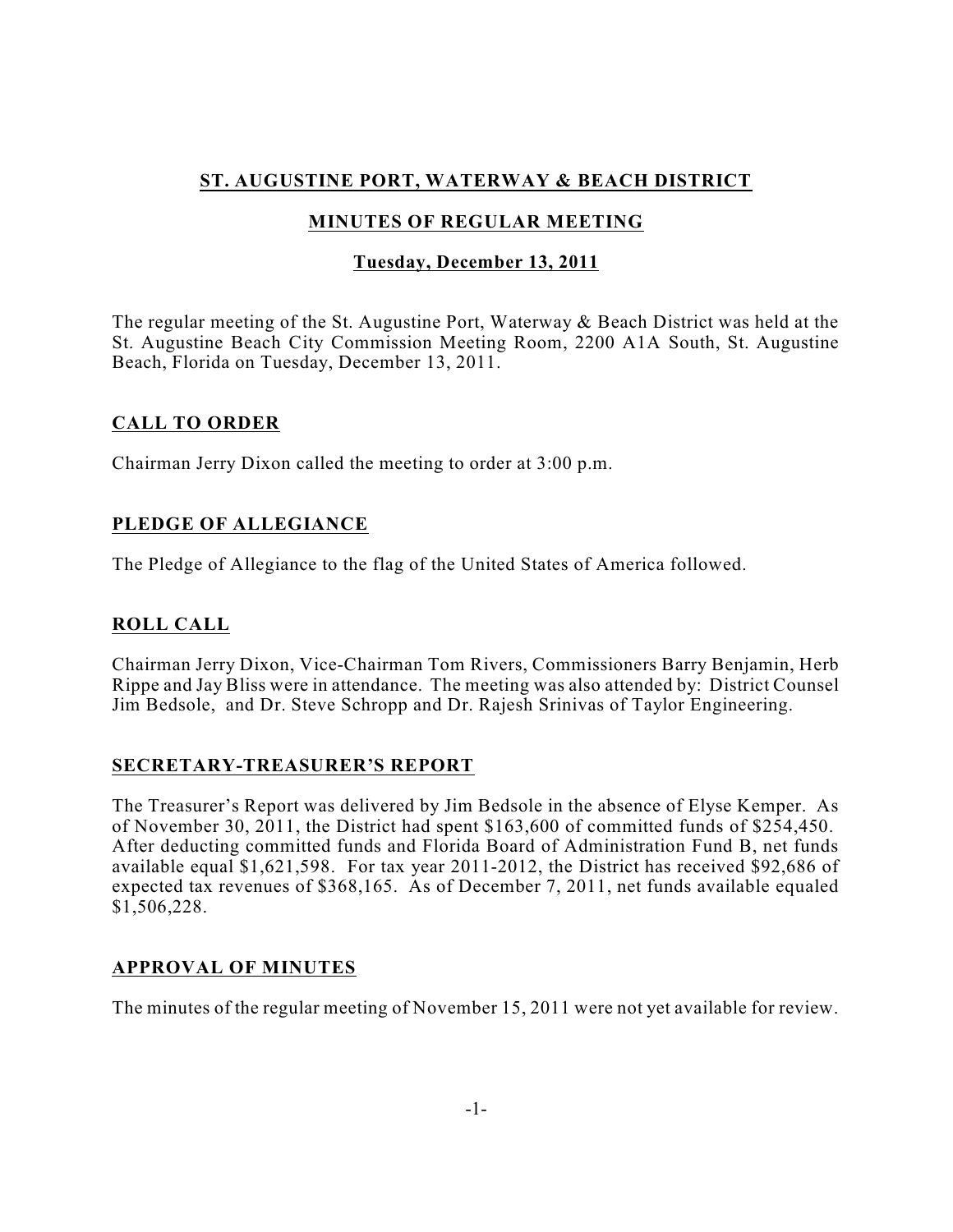### **ENGINEERING REPORT**

Dr. Steve Schropp delivered the engineering report on behalf of Taylor Engineering. The discussion opened with a comment by Commissioner Bliss to the effect that Marker No. 16 was down near the Lighthouse boat ramp. Dr. Schropp said he would notify the appropriate repair contractors. Dr. Srinivas reported he attended a full day public workshop regarding the Inlet Management Plan held by FDEP. The workshop was attended by members of the public and by many representatives of agencies including St. Johns County, the Corps of Engineers and FIND. Data presented at the workshop was mainly based on work done recently by the Corps of Engineers. Dr. Srinivas explained that sand on the east coast of Florida migrates in a north to south direction usually, and that this creates erosion south of inlets because the sand traveling south is deposited in inlet shoals instead of continuing south. However, events such as storms can cause sand to move north as well as south. Future beach renourishment projects may need to apportion sand between the beaches north and south of the inlet. Beaches north of the inlet represent a significant problem for beach renourishment, however, because of the difficulty of delivering sand there.

Commissioner Rippe said he attended the workshop and came away with the conclusion the north beaches are actually affected by the inlet but not nearly as much as the south beaches. The north beach is narrow and erosion there is more noticeable. He also believes the solution is to take sand from inside of the inlet and from the Intracoastal Waterway, not just the ebb shoal. He said taking sand from sources other than the ebb shoal when possible would work to everyone's benefit and resolve most of the complaints from property owners on the north beaches who simply want the IMP to recognize the possibility of taking sand from the inlet and ICW and depositing it on the north beaches.

Dr. Srinivas said shore protection projects are limited by existing legislation and permits which call for moving sand onto the south beaches only. St. Johns County is conducting a navigational study of Vilano Beach that is funded differently than beach renourishment studies. Studies indicate most of the sand migration accumulates on the ebb shoal with about twenty percent going into the inlet. Very little makes it onto the flood shoal. Sand taken from the ICW and inlet is mainly accessed by funding for navigation. The ebb shoal is addressed mainly by beach renourishment dollars.

Chairman Dixon said funding for work on the north beaches would be difficult because those beaches offer little public access and would be subjected to different funding rules than the south beaches.

Commissioner Bliss asked how far north FDEP was contemplating moving sand. Dr. Srinivas said they had discussed erosion as far as ten miles north and that erosion slowed farther from the inlet. Also, even if the transport of sand northward were permitted, the benefit-to-cost ratio is so extreme that cost-sharing would be far different than a beach project to the south. Funds for work north of the inlet could be very limited.

Commissioner Bliss asked if dredging the channel to the proposed thirty-foot depth would affect sand migration. Dr. Srinivas said dredging will allow more water in and out each day, but that a deeper channel will fill in more rapidly.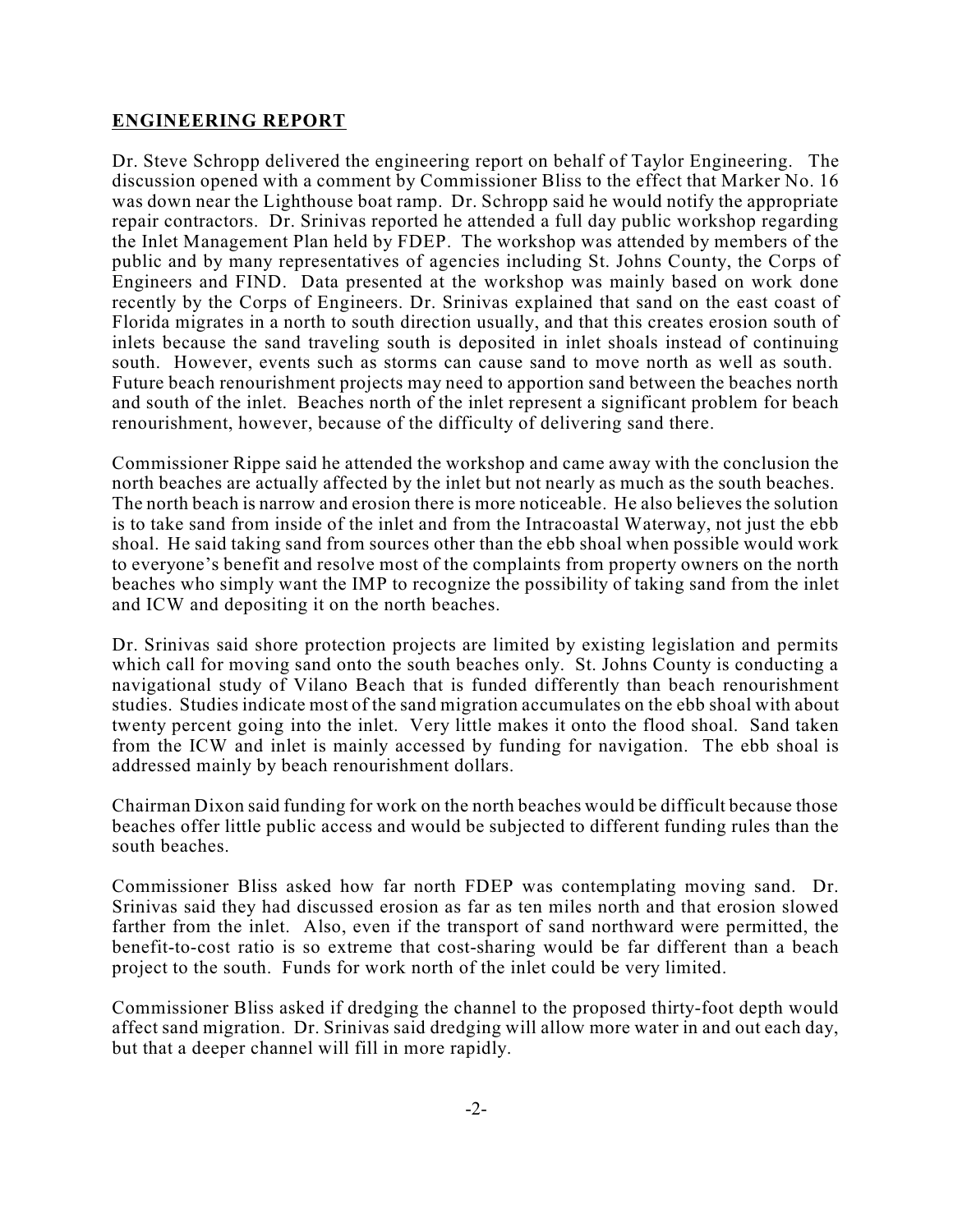### **OLD BUSINESS**

### A. Individual Correspondence - Chairman Dixon.

Chairman Dixon said there may be a problem with the way individual commissioners have been represented to other agencies, such as the Coast Guard, in that it is sometimes unclear that communications from individuals do not represent a position taken by the Board, formally. As an example, he said Commissioner Bliss has contacted officials of the Coast Guard about the way the inlet is marked and that this has resulted in the Coast Guard seriously considering pulling its markers from St. Augustine Inlet. He said the Coast Guard has good reasons to improve its markers in the inlet and among those reasons is the existence of the offshore driving school operated by Homeland Security. He said the Coast Guard may have gotten the mistaken impression that the Board as a whole is dissatisfied with its performance.

Commissioner Bliss said he has had positive communication with the Coast Guard and that Chairman Dixon could be misconstruing the situation. He said he was proud to be a part of the Board and has used that status as a signature identification, but that he has never led anyone to believe he was acting on behalf of the Board.

Vice-Chairman Riverssaid he believes any communication with another agency should come from the chairman or a consultant or a Board member designated with the task.

District consultant Ken Krauter said it is important for the Board to delegate one of its members to take action on behalf of the Board. This is important when dealing with other agencies as their personnel will automatically defer to an elected official because they assume that official is acting with full authority of the Board.

Chairman Dixon said Commissioner Bliss had also contacted the Sheriff's Office about taking over the derelict vessel program from the City of St. Augustine. Commissioner Bliss said he contacted SJSO because a derelict vessel north of the city limits was presumably outside the area in which the city could remove it, and he was curious whether SJSO could do so.

Mr. Krauter reiterated the importance of having a code of conduct setting forth an approved policy for use by Board members in their communications regarding Board business. Chairman Dixon asked Mr. Krauter to create a draft policy the Board could review.

#### B. MOA - Corps of Engineers - Jim Bedsole

Jim Bedsole said that efforts begun during the summer to have the Corps of Engineers perform emergency dredging of the inlet channel had resulted in a draft memorandum of agreement being circulated among the staff of ACOE and eventually to Mr. Bedsole and Chairman Dixon. In a recent telephone conference with ACOE staffers, it became clear that the present need for emergency dredging no longer exists because of the resolution of the legal issues which had previously delayed inlet dredging. Also, ACOE staff related that ACOE's policy now is against having standing or on-going agreements with other agencies for non-specific projects. Instead, ACOE has gravitated toward single purpose agreements.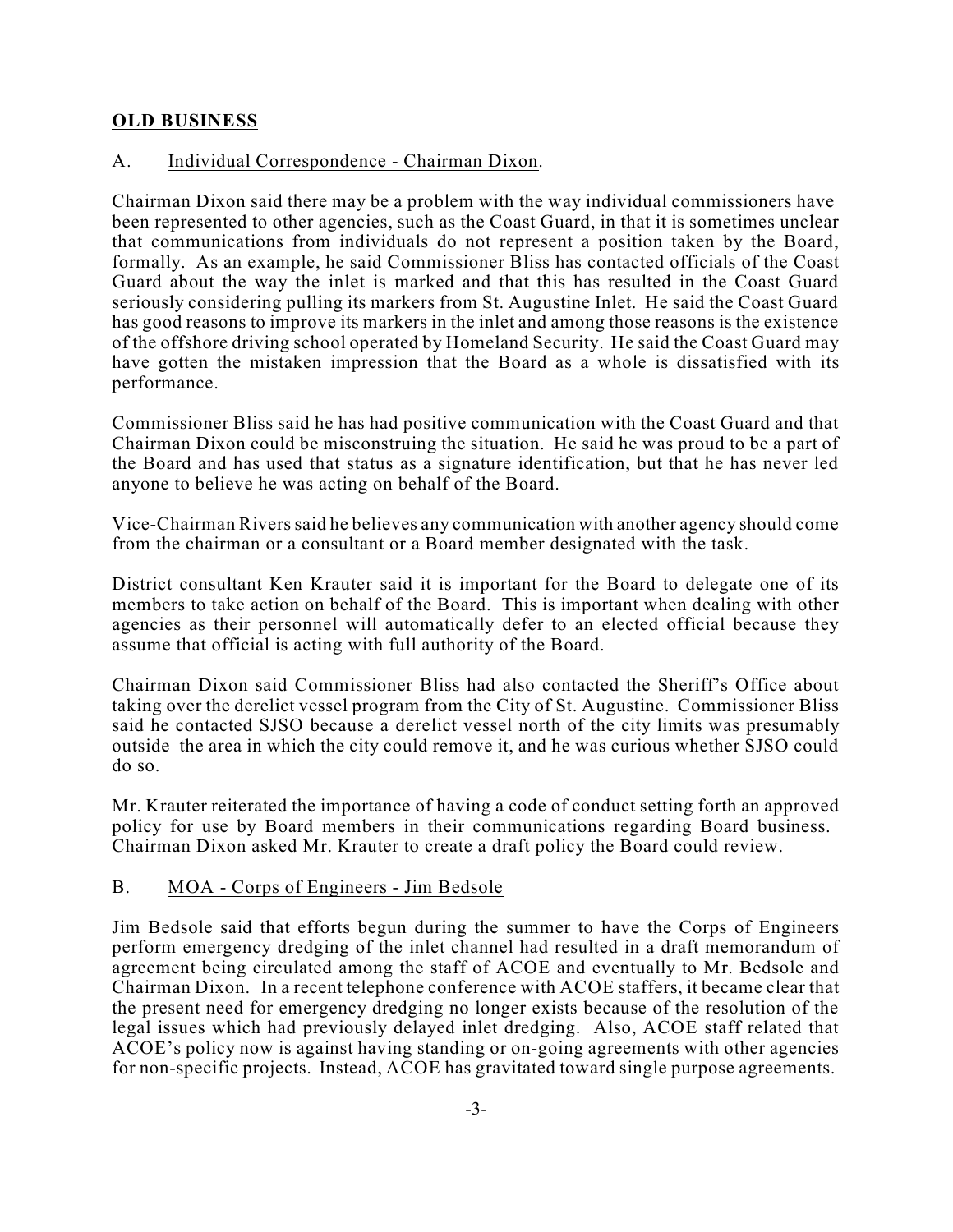However, their staff did say that an MOA for emergency dredging of the inlet may be specific enough to be approved by its administrators and that they will send the contract, as amended, for review. Mr. Bedsole said he would inform the Board as soon as a response was received from ACOE.

### C. Derelict Vessel Update - Commissioner Bliss

Commissioner Bliss began the discussion by commenting on how long it takes to remove some derelict vessels and asked how it could be expedited. He said one vessel had recently required six months to remove. He said derelicts are hazardous to mariners and that the process should be accelerated somehow. Chairman Dixon said the process often involves several agencies and that due process is required, but the team in place now is very good.

Commander Steve Fricke, St. Augustine Police Department, said that only law enforcement agencies can declare vessels to be derelict and that even after that is done, removal contractors face tidal and weather conditions which are often adverse. He said the City's removal program is one of the best in the state. He then presented the Chairman with a check for \$4,300 representing the proceeds of scrap metalsalesfrom derelict boats. Vice-Chairman Rivers said derelicts were a huge issue just a few years ago and noted the situation today is greatly improved.

Commissioner Bliss asked Lt. Steve Zukowski, FWC, to speak but Lt. Zukowski deferred to Sgt. Jay Bucher, St. Johns County Sheriff's Office. Sgt. Bucher said Commissioner Bliss called him and asked him to remove a boat north of the city limits. Sgt. Bucher said he told Commissioner Bliss the Sheriff's Office could not get involved but that he would contact the city. He then called Commander Fricke who told him they already knew about the boat in question.

Lt. Zukowski then stated the derelict vessel map used by Commissioner Bliss in his presentation was not current and that most of the vessels shown had already been removed. Commissioner Bliss said he had taken the map from FWC's own website earlier that day. Lt. Zukowski said the problem is often that owners make temporary repairs and then move the boats. This causes the whole process to start over. Most local governments offer no assistance with derelicts as the responsibility is finally with FWC. The statewide average removal time is about 12-18 months versus several months here. FWC always tries to obtain voluntary compliance first, then investigates and files charges, if necessary. Commander Fricke said the city does not get involved with at-risk vessels, only vessels declared derelict by FWC.

Lt. Zukowski then recounted the beaching of a thirty-foot sailboat on Anastasia State Park beach after a power failure in the inlet. Heavy weather overcame the vessel and it was totally destroyed. The crew all escaped injury.

He added that new speed zone signs will be installed on the Vilano Bridge and Bridge of Lions prior to the end of the year and that new buoys will be placed around the Vilano Bridge as added information.